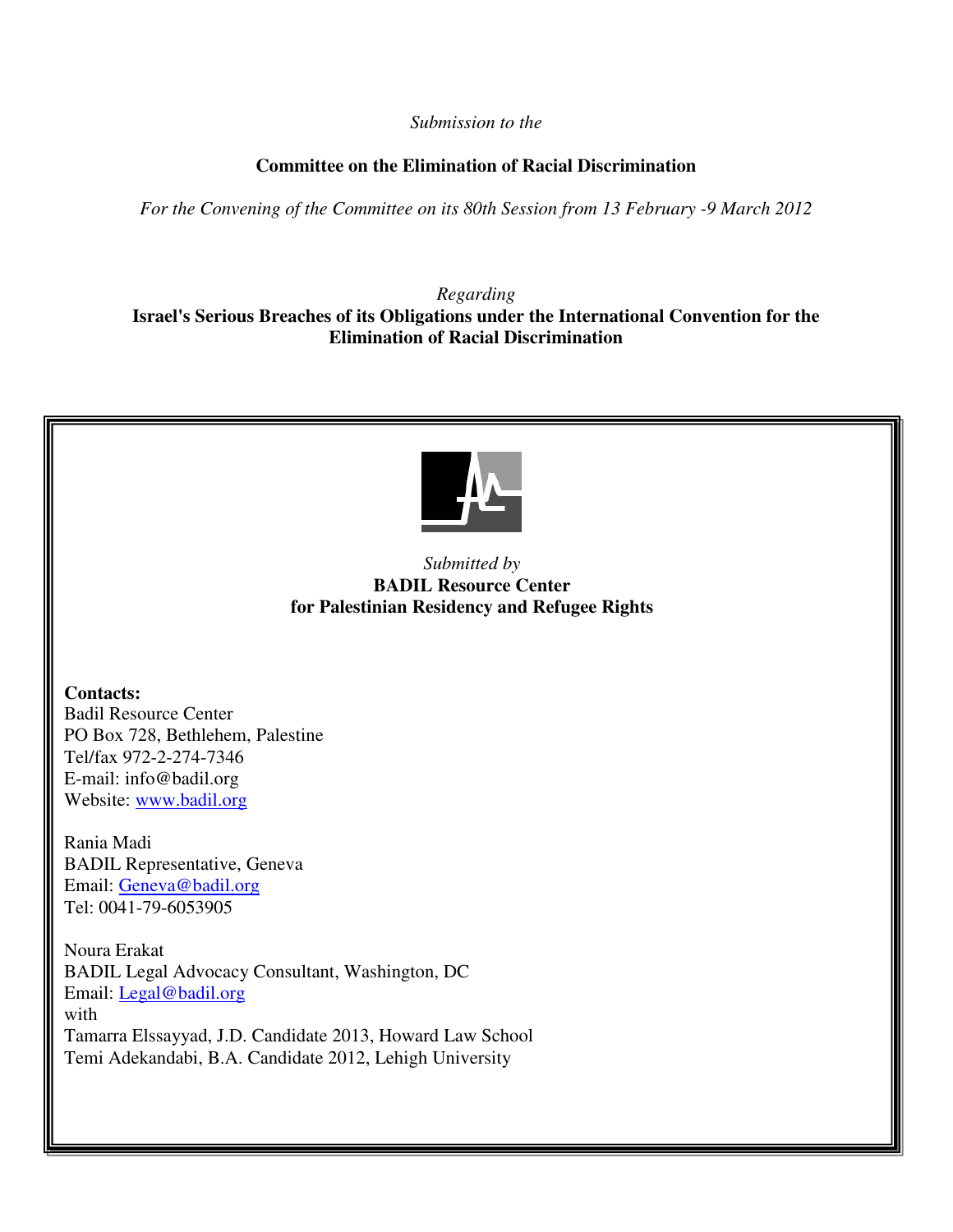| I.  |                                                                                                                                                          |
|-----|----------------------------------------------------------------------------------------------------------------------------------------------------------|
| II. | <b>JEWISH NATIONALITY AND CITIZENSHIP VERSUS PALESTINIAN ARABS</b> [8-31                                                                                 |
|     | NO GUARANTEED RIGHT TO EQUALITY FACILITATES STRUCTURAL<br>a.                                                                                             |
|     | EXCLUSIVE CLAIMS TO NATIONALITY AND LIMITED ACCESS TO CITIZENSHIP<br>$\mathbf b$ .<br>STRUCTURALLY IMPEDE EQUALITY AMONG PALESTINIAN ARABS IN ISRAEL AND |
|     | 1. TWO-TIERED ISRAELI CITIZENSHIP: CITIZENSHIP PLUS NATIONALITY                                                                                          |
|     | 2. DENYING ENTRY TO PALESTINIAN ARAB REFUGEES, ENCOURAGING                                                                                               |
|     |                                                                                                                                                          |
|     | c. COMPREHENSIVE POLICY: FORCED POPULATION TRANSFER AS A PILLAR OF AN                                                                                    |
| Ш.  | REFUGEES: ONGOING VIOLATION OF ARTICLE 5(D)(II) AND (V) [Contravention of<br>a.                                                                          |
|     |                                                                                                                                                          |
|     | 1.                                                                                                                                                       |
|     | 2.                                                                                                                                                       |
|     | <b>CONFISCATION OF PALESTINIAN LANDS</b><br>¶ 56-59<br>3.                                                                                                |
|     | 4.                                                                                                                                                       |
| IV. |                                                                                                                                                          |
| V.  |                                                                                                                                                          |

# **TABLE OF CONTENTS**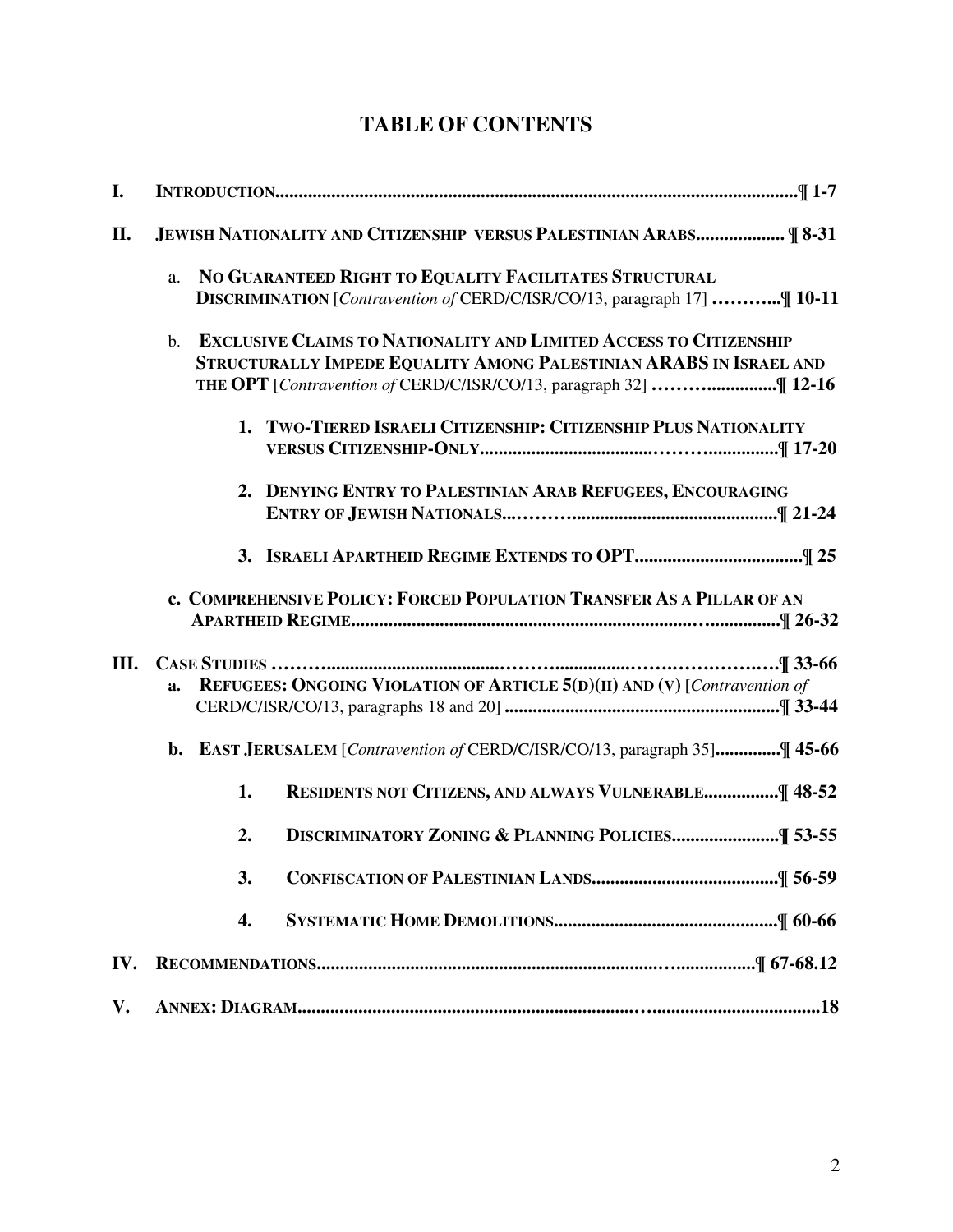# **I. INTRODUCTION**

- 1 Badil Resource Center was established in January 1998 based on recommendations issued by popular refugee conferences in the occupied West Bank and Gaza Strip. Badil is registered with the Palestinian Authority and legally owned by a General Assembly comprised of activists and human rights defenders in Palestinian national institutions and refugee community organizations.
- 2 Badil has had special consultative status with UN ECOSOC since 2006. Badil appreciates this opportunity to submit a report to the Committee on the Elimination of Racial Discrimination during its 80<sup>th</sup> session in response to Israel's Fourteenth to Sixteenth Periodic Reports concerning implementation of the *Convention to Eliminate Racial Discrimination* (CERD).
- 3 This report provides detailed information on Israel's continued policies and practices of institutionalized discrimination. In particular, it highlights how Israel's distinction between Jewish nationality, Israeli citizenship, and Palestinian Arabs status within Israel, the Occupied Palestinian Territory (OPT), including East Jerusalem, provides a basis upon which discriminatory policies are applied to the detriment of Palestinians, both within Israel and the OPT. The report will show that Israel and the OPT are in fact treated as one legal entity by Israel, which has two effects: (1) Jewish nationals, wherever they may reside, benefit from a range of legal rights and privileges afforded by Israel; and (2) Palestinian Arabs, wherever they may reside, are collectively exposed to a single coherent structure of apartheid and discrimination. In particular, Israel's institutionalized discrimination aims to privilege Jewish nationals, and abridge the right of Palestinian Arabs, with regard to residency rights, land ownership, freedom of movement, nationality, citizenship and the right to leave and return to one's country.
- 4 In this light, the Russell Tribunal concluded, "Israel's rule over the Palestinian people, wherever they reside, collectively amounts to a single integrated regime of apartheid."
- 5 Among its pillars is the policy of legal separation between Jewish nationality, Israeli citizenship and the status of Palestinian Arabs as well as the practice of forced population transfer: a practice aimed at displacing non-Jewish nationals (Palestinian Arabs) within Israel and the OPT. This report aims to demonstrate the application of forced population transfer towards Palestinian Arabs in East Jerusalem and those refugees in exile as a core element of Israel's apartheid regime. These policies and practices amount to flagrant violations of the ICERD.
- 6 The information herein demonstrates Israel's lack of compliance with the Committee's 2007 Concluding Observations and Recommendations (CERD/C/ISR/CO/13). *In particular, Badil notes Israel's failure to comply with Committee recommendations 17, 18, 20, 32, and 35.*

 $\overline{\phantom{a}}$ 1 Findings of the South African Session of the Russell Tribunal on Palestine, para. 5.45 at http://www.russelltribunalonpalestine.com/en/sessions/south-africa/south-africa-session-—-full-findings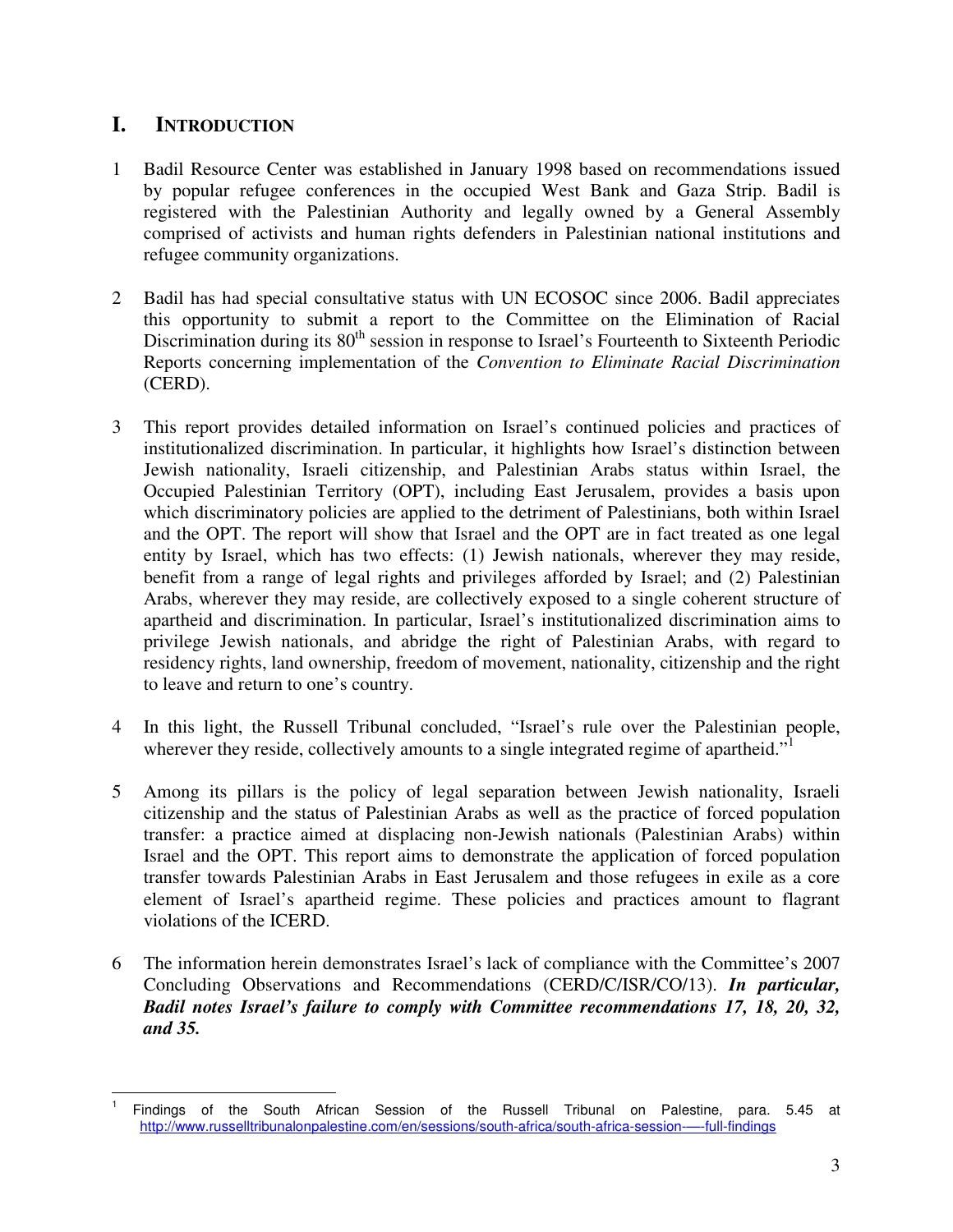7 Israel continues to deny the applicability of the Convention to the OPT despite several authoritative findings to the contrary. In particular, this Committee has affirmed the applicability to the Convention repeatedly,<sup>2</sup> most recently in its 2007 Concluding Observations.<sup>3</sup> The Committee on Economic, Social, and Cultural Rights<sup>4</sup> as well as the Human Rights Committee<sup>5</sup> have also held that human rights law is applicable to the OPT. In its *Advisory Opinion on Legal Consequences of Construction of a Wall in the Occupied Palestinian Territory*, the International Court of Justice also affirmed the applicability of human rights law to the OPT.<sup>6</sup>

# **II. ISRAEL'S INSTITUTIONALIZED RACIAL DISCRIMINATION DISTINGUISHES BETWEEN JEWISH NATIONALS AND CITIZENS AND PALESTINIAN ARABS IN VIOLATION OF ARTICLES 2, 3, AND 5**

- 8 In its 2007 Concluding Observations, (CERD/C/ISR/CO/13), this Committee recommended that "the State party ensure that the definition of Israel as a Jewish nation State does not result in any systemic distinction, exclusion, restriction or preference based on race, colour, descent, or national or ethnic origin in the enjoyment of human rights The Committee would welcome receiving more information on how the State party envisages the development of the national identity of all its citizens.".<sup>7</sup>
- 9 Badil would like to highlight to the Committee that Israel has failed to develop such a program. To the contrary, its discriminatory legal regime has made the enjoyment of human rights contingent upon national origin as evidenced by the case of Palestinian refugees, and Palestinian Arabs in East Jerusalem. This racially discriminatory regime violates Articles 2, 3, and 5 of the Convention.

# **a. NO GUARANTEED RIGHT TO EQUALITY FACILITATES STRUCTURAL DISCRIMINATION**

10 Equality is not mentioned as a constitutional right in Israel's *Basic Law: Human Dignity and*  Liberty (1992), which serves as Israel's Bill of Rights.<sup>38</sup> In the absence of a constitutional right to equality, it is relegated to a secondary level-right, and is only considered if it can be derived from other rights granted by the Basic Law. Moreover, paragraph 10 of the Law, provides that, "[t]his Basic Law shall not affect the validity of any law in force prior to the commencement of the Basic Law." A series of discriminatory laws adopted in the 1950s and 1960s thus continue to violate the fundamental right to equality of Palestinians.

 $\overline{\phantom{a}}$ 2 http://www.unhchr.ch/tbs/doc.nsf/(Symbol)/CERD.C.304.Add.45.En?Opendocument at para. 12.

<sup>&</sup>lt;sup>3</sup> CERD/C/ISR/CO/13 (14 June 2007) [Herinafter "2007 Recommendations"]

<sup>&</sup>lt;sup>4</sup> http://www.unhchr.ch/tbs/doc.nsf/%28Symbol%29/E.C.12.1.Add.90.En?Opendocument at para. 15.

<sup>&</sup>lt;sup>5</sup> CCPR/C0/78/1SR at para. 11 ("In the current circumstances, the provisions of the Covenant apply to the benefit of the population of the Occupied Territories, for al1 conduct by the lState party's authorities or agents in those territories that affect the enjoyment of rights enshrined in the Covenant and fa11 within the ambit of State responsibility of Israel under the prin- ciples of public international law.)"

<sup>&</sup>lt;sup>6</sup> http://www.icj-cij.org/docket/index.php?pr=71&code=mwp&p1=3&p2=4&p3=6&ca, para. 102-115.<br><sup>7</sup> 2007 Recommendations supra note 3 at para. 17.

<sup>&</sup>lt;sup>8</sup> Passed on 12<sup>th</sup> Adar Bet, 5752 (17 Marc h 1992); Published in Sefer Ha-Chikkun No. 1391 of the 20<sup>th</sup> Adar Bet, 5752 (25 March 1992).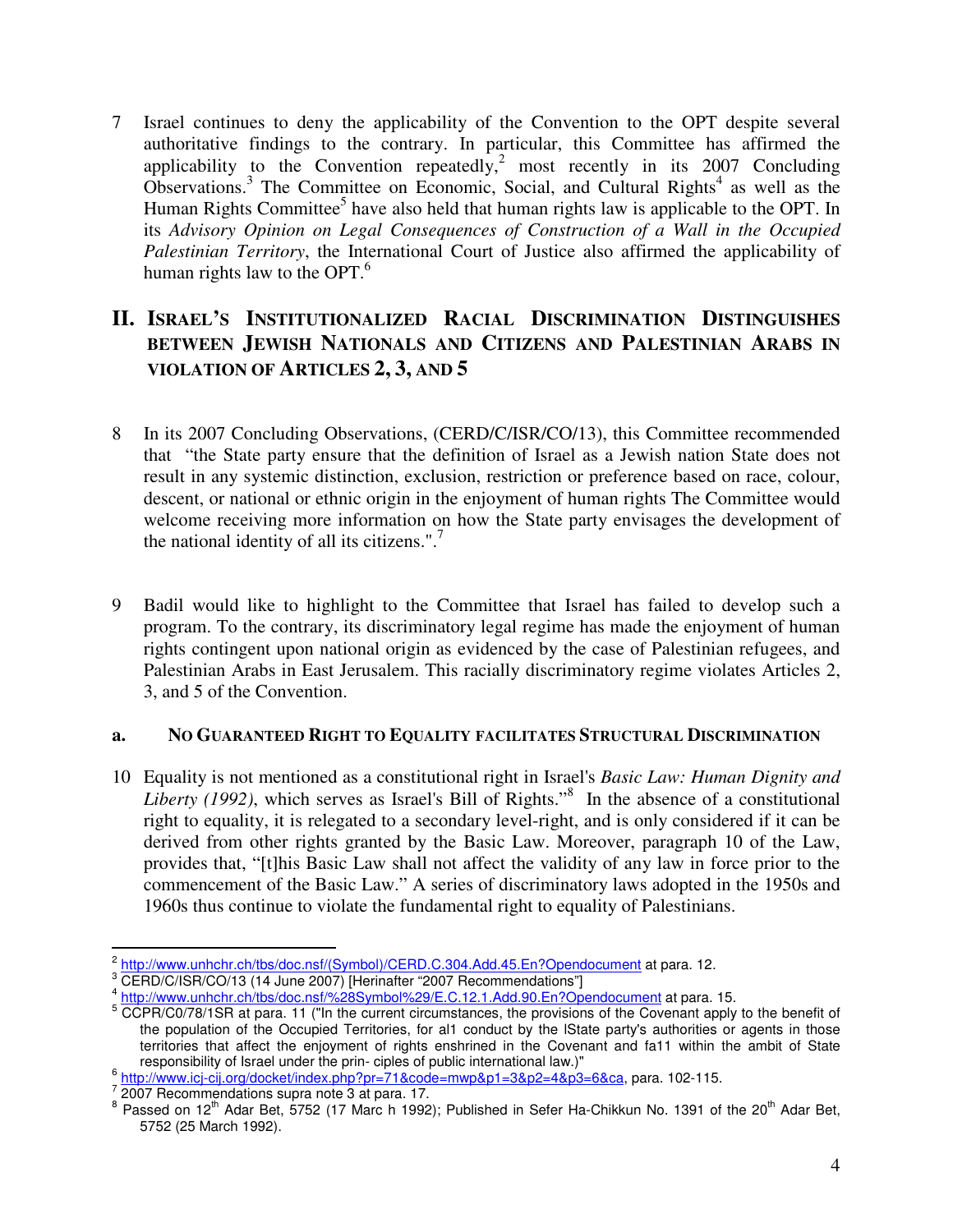11 **Israel's self-definition as a "Jewish and democratic state" also impedes equality of Palestinian Arabs.** The Jewish character of the state is defined by three inter-related components: (1) that Jews form the majority of the state; (2) that Jews are entitled to certain preferential treatment (e.g. the Law of Return); and (3) that a reciprocal relationship exists between the state and Jews outside of Israel.<sup>9</sup>

#### **b. EXCLUSIVE CLAIMS TO NATIONALITY AND LIMITED ACCESS TO CITIZENSHIP STRUCTURALLY IMPEDE EQUALITY AMONG PALESTINIAN ARABS IN ISRAEL AND THE OPT**

- 12 In its 2007 Concluding Observations and Recommendations took issue with Israel's assertion that it can distinguish between Israelis and Palestinians in the Occupied Palestinian Territories on the basis of citizenship and recommended that **Israel "ensure[] that Palestinians enjoy full rights under the Convention without discrimination based on citizenship and national origin."<sup>10</sup>**
- 13 Badil would like to bring to the Committee's attention that Israel continues to distinguish between its Jewish nationals, its Israeli citizens, and those Palestinian Arabs who do not have the benefit of either category. Moreover, Israel affords robust enjoyment of human rights only to those persons who possess both Jewish nationality and citizenship.
- 14 The Israeli Citizenship Law (Nationality Law,  $5712-1952$ )<sup>11</sup>: This law repealed the *Palestinian Citizenship Order* of 24<sup>th</sup> July 1925 under which the indigenous Palestinians were granted the status of citizens *and* nationals in their country; it resulted in the *de facto* "denationalization" of this entire population. It is important to note that the official Englishlanguage version of the Citizenship Law carries the falsely translated title "The Nationality Law", as if it were the legal basis for a nationality right, which it is not.<sup>12</sup>
- 15 After the denationalization of all Palestinians, Israeli law proceeded on the basis that citizenship and nationality would be two separate and distinct statuses. Israel's discriminatory legal regime that distinguishes between citizens and nationals underpins its land, residency, and housing policy both within Israel Proper as well as the OPT. It is in furtherance of its policy goal to create and maintain a Jewish majority that Israel has implemented an apartheid regime and a policy of forced population transfer of non-Jewish nationals (Palestinian Arabs).
- 16 The apartheid regime consists of the domination of one group, Jewish nationals and citizens, over another group, Palestinian Arabs, within Israel and the OPT. This regime grants a superior legal and political status to all Jewish nationals wherever they may reside - in Israel, in illegal settlements throughout the OPT, and even abroad. On the other hand, Palestinian Arabs have an inferior legal and political status regardless of whether they live within Israel

 $\overline{a}$ Ben Shalom vs. Central Election Committee, 43 P.D. IV 221 (1988).

<sup>10</sup> 2007 Recommendations supra note 3 at para. 32.

<sup>&</sup>lt;sup>11</sup> Nationality Law (5172-1952), available at http://www.knesset.gov.il/review/data/eng/law/kns2\_nationality\_eng.pdf

<sup>&</sup>lt;sup>12</sup> Joseph Schechla, The Consequences of Conflating Religion, Race, Nationality, and Citizenship, Al Majdal, Winter-Spring 2010, 14. [Hereinafter "Schechla"]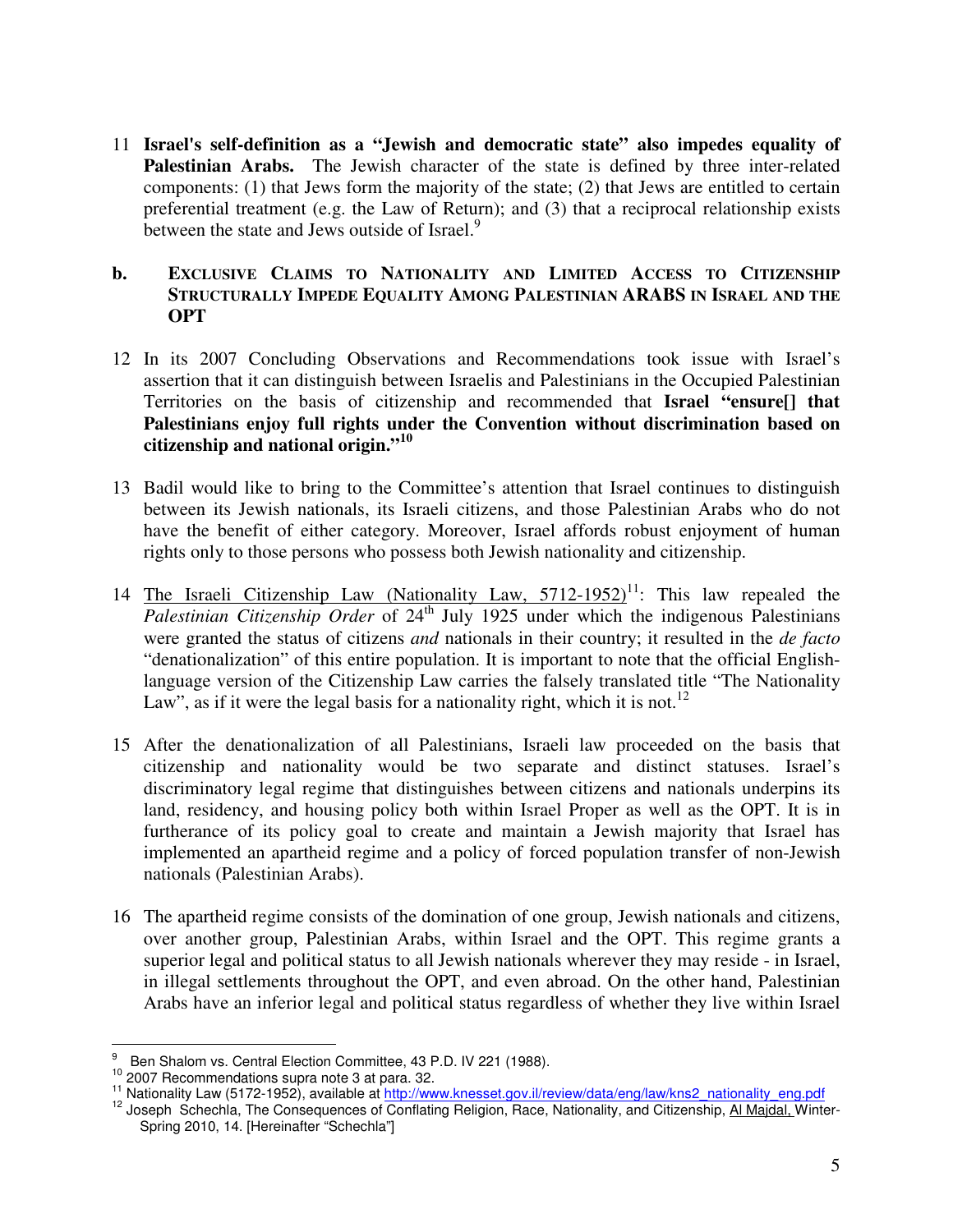or in the OPT, while Palestinian refugees (approximately 6.6 million live in exile) have been denationalized and denied their right to reparation including repatriation/return) To facilitate this system, Israel's regime divides Palestinian Arabs into several distinct legal categories. These categories can be summarized as: Palestinian citizens of Israel; permanent residents of East-Jerusalem; West Bank ID holders; Gaza Strip ID holders; and approximately 6.6 million Palestinians refugees who live in forcible exile. Each category corresponds to a different set of rights under Israeli law. Still, they all endure systematic discrimination and inferior treatment relative to their Jewish national counterparts as a matter of Israeli policy within Israel, the OPT, and at Israel's points of entry and exit.

# **1. TWO-TIERED ISRAELI CITIZENSHIP: CITIZENSHIP PLUS NATIONALITY VERSUS CITIZENSHIP-ONLY**

- 17 Israeli law thus distinguishes between citizenship and nationality in a manner that discriminates against Palestinians.<sup>13</sup> Jewish people are "nationals and citizens" of Israel, whereas Palestinians can only attain the status of "citizen" of Israel. In practice, Jewish people all over the world are given "the automatic right, by virtue of being Jewish, to immigrate to Israel and acquire Israeli citizenship [but] Arab Palestinians, on the other hand, face restrictions in acquiring such citizenship."<sup>14</sup> Thus, under Israel's legal regime, *only* "Jewish nationals and citizens of Israel" constitute the privileged group of Israeli citizens who have full access to [human rights].
- 18 Palestinians who meet the criteria of the 1952 Citizenship Law are accorded the status of "citizens of Israel;" Citizenship is only available to them and their descendants if they were present in Israel between 1948 and 1952, which effectively excluded all the refugees who were forced out during the 1948 Nakba. Palestinians could not and cannot become "nationals" of Israel because they are not Jewish and because "Israeli nationality" is not recognized by Israeli law.<sup>15</sup> The status of "citizen of Israel" is a second-class citizenship status with limited protection of [human rights]. Approximately 150,000 indigenous Palestinians who had not become refugees in 1948, and their descendants, hold this secondclass citizenship status in Israel today; they comprise approximately 20% of Israel's population.<sup>16</sup>
- 19 Palestinians who **did** not meet the criteria of the 1952 Citizenship Law because they were outside the country or in territory controlled by Israeli-defined 'enemy forces' at certain cutoff dates, **are excluded from Israeli citizenship and consequently made stateless by the law.<sup>17</sup>** At least 750,000 Palestinians and their descendants (approximately 6.6 million

 $\overline{\phantom{a}}$ <sup>13</sup> Centre on Housing Rights and Evictions (COHRE) and Badil, Ruling Palestine: A History of the Legally Sanctioned Jewish-Israeli Seizure of Land and Housing in Palestine 56, available at: http://www.cohre.org/store/attachments/COHRE%20Ruling%20Palestine%20Report.pdf [Hereinafter Ruling Palestine].

 $14$  Ruling Palestine at 56.

 $15$  Id. at 57.

<sup>&</sup>lt;sup>16</sup> See Adalah: Historical Background, available at: http://www.adalah.org/eng/backgroundhistory.php.

<sup>&</sup>lt;sup>17</sup> See Haneen Na'amnih, "New Anti-Arab Legisltion," Adalah Newsletter, Volume 50, July 2008; See also "Israel begins revoking citizenship of four Arabs," Haaretz, (6 May 2009); See also John Quigley, "Family Reunion and the Rights to Return to Occupied Territory," Georgetown Immigration Law Journal, 6 (1992).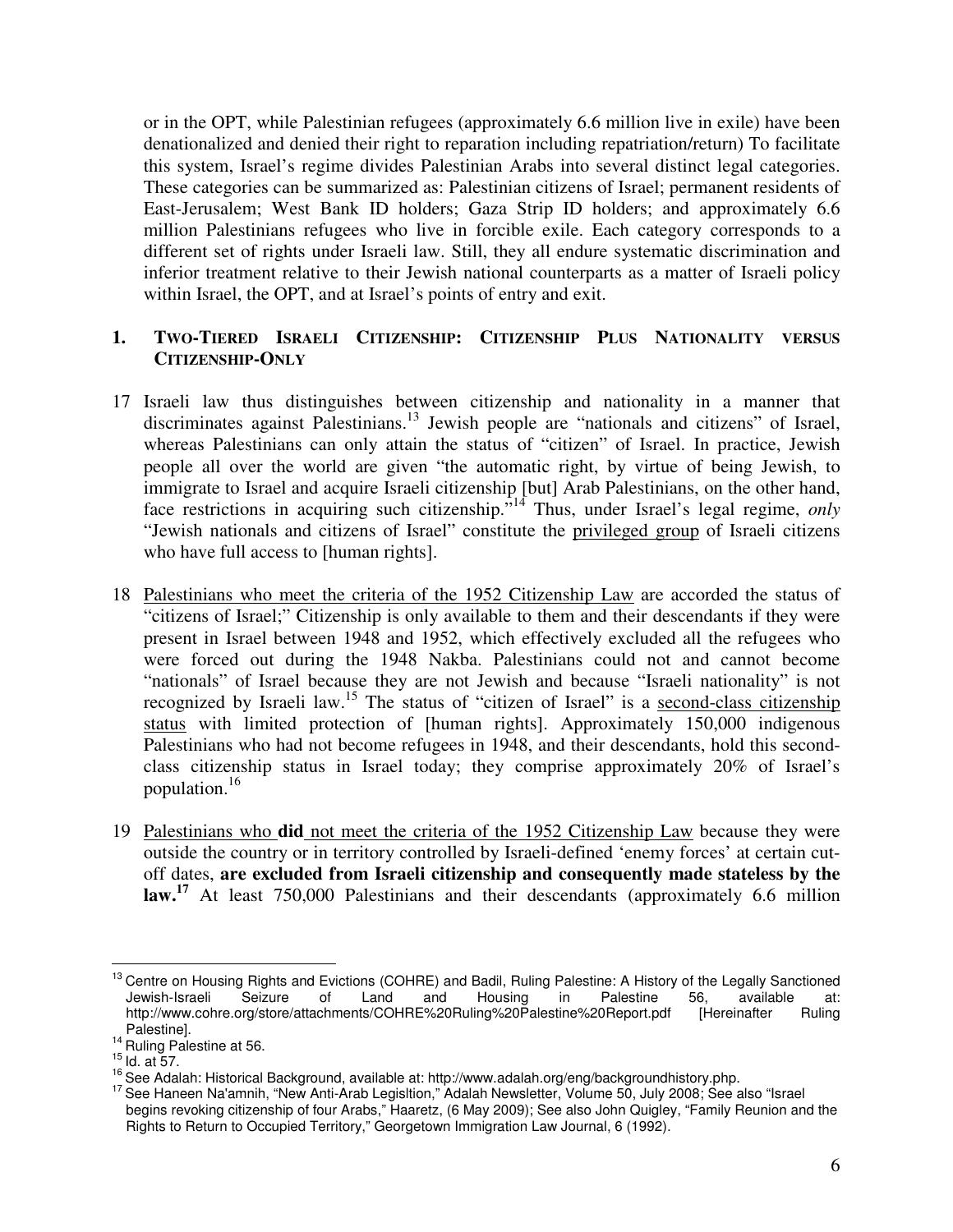persons) suffer from statelessness and/or a lack of nationality (1948 Palestinian refugees) until today. $18$ 

20 **Israel continues to deny and violate the right of these refugees to return to their country of origin.** In 2001 the Israeli Knesset passed the *Entrenchment of the Negation of the Right to Return Law*. <sup>19</sup> Section 2 of this law states that "refugees will not be returned to the territory of the State of Israel save with the approval of the majority of the Knesset Members." Section 1 of the law defines a refugee as a person who "left the borders of the State of Israel at a time of war and is not a citizen of the State of Israel, including, persons displaced in 1967 and refugees from 1948 or a family member." Furthermore, based on the 1954 *Prevention of Infiltration Law* and military orders 1649 and 1650<sup>20</sup> those Palestinians are prohibited from legally returning to Israel or the OPT as well.

# **2. DENYING ENTRY TO PALESTINIAN ARAB REFUGEES, ENCOURAGING ENTRY OF JEWISH NATIONALS**

- 21 Under a regime of apartheid, "Jewish nationals" have the exclusive entitlement to the benefits of the Law of Return, including the right to enter Israel and obtain Israeli citizenship pursuant to the Citizenship Law. No such right to enter and obtain citizenship in their country exists for the de-nationalized indigenous Palestinians. Palestinian refugees of 1948, moreover, are not even entitled to apply for second-class citizen status in Israel, because as non-Jews, they are not entitled to Jewish nationality. In effect, Israel has institutionalized its exclusion of, and discrimination against, the indigenous Palestinian refugees who were forcibly displaced and denationalized.
- 22 The Law of Return  $(1950)^{21}$ : this law provides that every Jewish person in the world is automatically entitled to "Jewish nationality" in Israel. Under the Law of Return, a Jewish national is "born of a Jewish mother or has become converted to Judaism and who is not a member of another religion."<sup>22</sup>
- 23 The Law of Return Article 4(a) provides "The rights of a Jew under this Law and the rights of an *oleh*<sup>23</sup> under the Citizenship Law, (Nationality 5712-1952), as well as the rights of an *oleh* under any other enactment, are also vested in a child and a grandchild of a Jew, the spouse of a Jew, the spouse of a child of a Jew and the spouse of a grandchild of a Jew, except for a person who has been a Jew and has voluntarily changed his religion."
- 24 Thus Jewish nationals enjoy the right to enter Israel even if they were not born in Israel and have no connection whatsoever to Israel. On the other hand Palestinians, the indigenous

 $\overline{\phantom{a}}$ <sup>18</sup>Badil Resource Center for Palestinian Refugee and Residency Rights, "Palestinian Refugees and Internally Displaced Persons Survey of 2008 - 2009" (2009).p. 57. [Hereinafter "Badil Survey"]

<sup>&</sup>lt;sup>19</sup> Entrenchment of the Negation of the Right to Return Law, 5761-2001, S.H. 1772, p. 116.

<sup>20</sup> Al-Haq, "Al-Haq's Legal Analysis of Israeli Military Orders 1649 & 1650: Deportation and Forcible Transfer as International Crimes" (April 2010), available at: http://www.alzaytouna.net/english/Docs/2010/Al-Haq-April2010- Legal-Analysis.pdf.

<sup>&</sup>lt;sup>21</sup> Passed by Knesset on 20th Tammuz, 5170 (5th July 1950) and Published in Sefer Ha-Chukkim No. 51 of the 21st of Tammuz.

<sup>&</sup>lt;sup>22</sup> Schechla supra note 12.

<sup>&</sup>lt;sup>23</sup> An oleh is a Jewish term referring to a Jew who is immigrating to Israel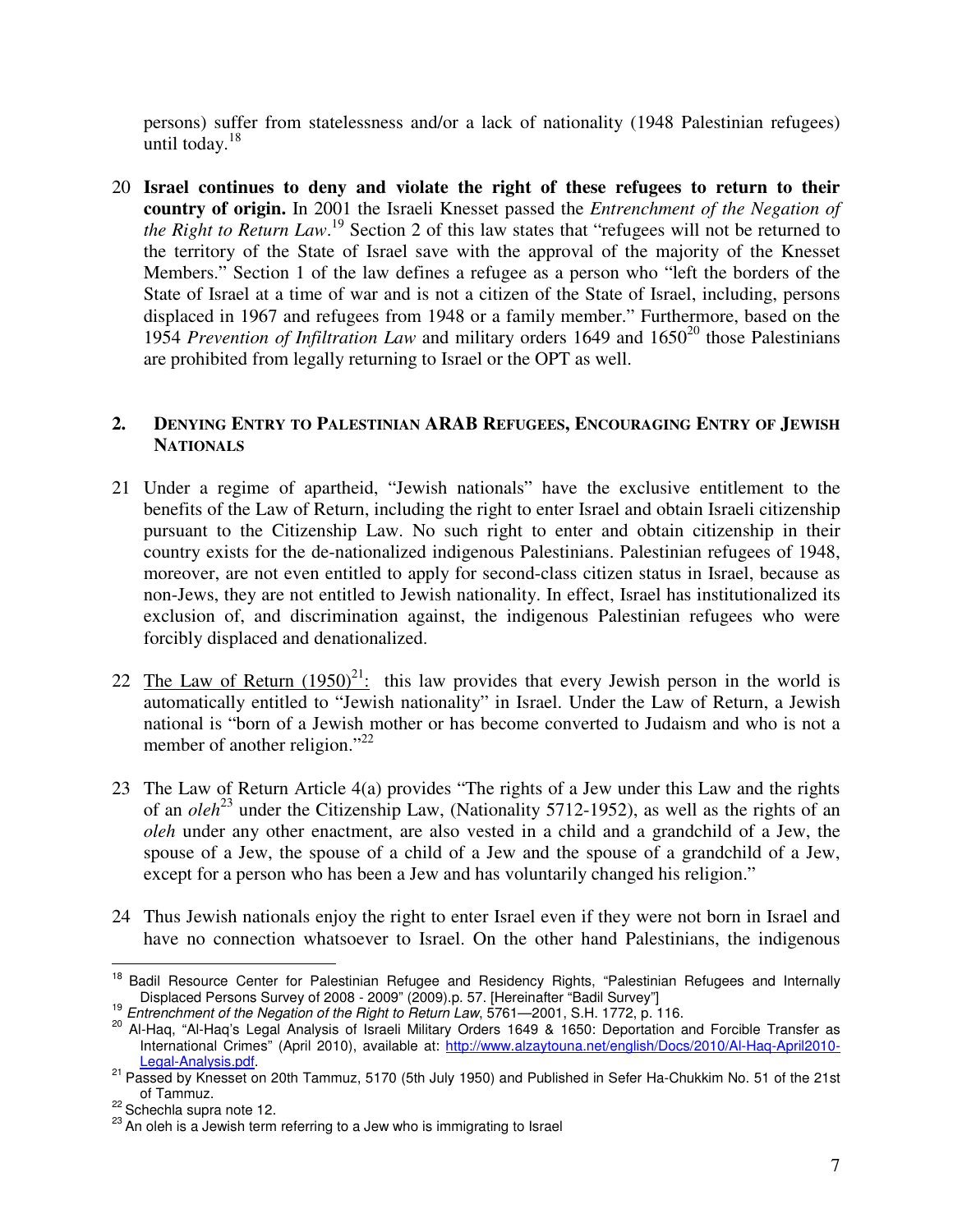population of the territory, are excluded from the Law of Return on grounds that they are not of Jewish national origin, do not enjoy the legal status of nationals under any other Israeli law; and have no automatic right to enter the country.

#### **3. ISRAELI APARTHEID REGIME EXTENDS TO OPT**

25 Both the UN Special Rapporteur on Human Rights in the OPT and the South African Human Sciences Research Council 2009 Report on Occupation, Colonialism, and Apartheid systematically examined Israeli policies in the OPT, concluding that Israel is in gross violation of International Human Rights Law and International Humanitarian Law because of its practices of colonialism and apartheid: $^{24}$  "Israel's rule in the OPT has assumed such a colonial character: namely, violations of the territorial integrity of occupied territory; depriving the population of occupied territory of the capacity for self governance; integrating the economy of occupied territory into that of the occupant; breaching the principle of permanent sovereignty over natural resources in relation to the occupied territory; and denying the population of occupied territory the right freely to express, develop and practice its culture."<sup>25</sup> The Council went on to find, "[b]y examining Israel's practices in the light of Article 2 of the Apartheid Convention, this study concludes that Israel has introduced a system of apartheid in the OPT."<sup>26</sup>

#### **c. COMPREHENSIVE POLICY: FORCED POPULATION TRANSFER AS A PILLAR OF AN APARTHEID REGIME**

- 26 **Population transfer**<sup>27</sup> as a coercive policy/set of policies (often also called "ethnic cleansing") contains two elements within the Israeli regime: deportation or forcible transfer of Palestinian Arabs and implantation of Jewish settlers. Specific components of the policy of population transfer are expressly prohibited or criminalized by international legal instruments, including the Rome Statute (arts. 7 and 8), the Geneva Convention IV (arts. 49 and 147), Additional Protocol I (85(4) and (5)), and the Convention on the Suppression and Punishment of the Crime of Apartheid (Apartheid Convention).
- 27 The Sub-Commission on Prevention of Discrimination and Protection of Minorities of the former Commission on Human Rights has clearly defined population transfer as:

*the movement of people as a consequence of political and/or economic processes in which the State Government or State-authorized agencies participate. These processes have a number of intended or unintended results that affect the human rights of the transferred population, as well as the inhabitants of an area into which settlers are transferred. (…) The State's role in population transfer may be active or passive, but nonetheless contributes to the systematic, coercive and deliberate nature of the movement of population into or out of an area. Thus, an element of official force, coercion or* 

 $\overline{a}$ <sup>24</sup> See, for example, the reports of the UN Special Rapporteur Prof. John Dugard to the Human Rights Council: A/HRC/4/17 and A/HRC/7/17. Also: Human Sciences Research Council, "Occupation, Colonialism, and Apartheid? A re-assessment of Israel's practices in the occupied Palestinian territories under international law," May 2009, available at http://www.hsrc.ac.za/Document-3227.phtml

 $25$  Id.

 $26 \overline{10}$ 

<sup>27</sup> Badil Resource Center for Palestinian Refugee and Residency Rights, "Badil Note on Forced Population Transfer," (2 December 2010).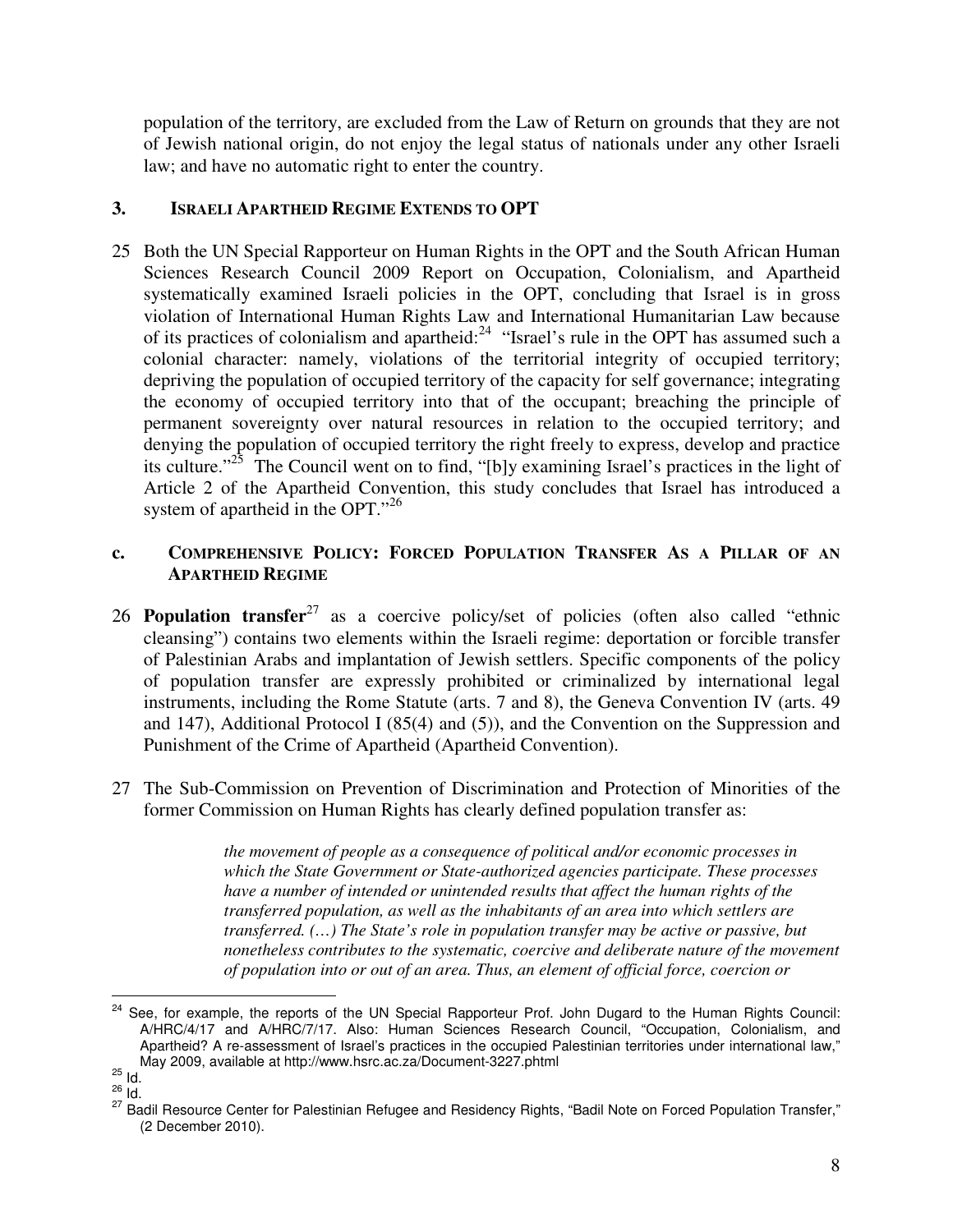*malign neglect is present in the State practice or policy. The State's role may involve financial subsidies, planning, public information, military action, recruitment of settlers, legislation or other judicial action, and even the administration of justice.<sup>28</sup>*

- 28 The essence of population transfer remains a systematic and discriminatory state policy whose purpose is an alteration of the demographic composition of an area by moving people into and/or out of the area.<sup>29</sup> The policy can be implemented in various ways by the state, such as by creating an overall untenable living situation which leaves the inhabitants with no other choice but to leave their homes. Sharett - one of the signatories of Israel's Declaration of Independence- adopted this approach when he stated "a policy based on minimal fairness should be adopted toward Arabs who were not inclined to leave".<sup>30</sup> This deliberate and planned forcible displacement amounts to a policy and practice of forcible transfer of the Palestinian population, or ethnic cleansing. This ongoing *Nakba* has so far resulted in approximately 67% of the global Palestinian population being refugees and/or IDPs.<sup>31</sup>
- 29 Israel's discriminatory land laws constitute a core component of the policy of population transfer. All Israeli land laws legislated since the **Absentees' Property Law of 1950** have served to expropriate individually and communally owned Palestinian land, transfer title to the "Jewish state" of Israel or agencies affiliated with the World Zionist Organization/Jewish Agency, and to establish a land regime which reserves the right to the land for "Jewish nationals" as defined by the Law of Return. $32$  Indigenous Palestinian citizens and refugees have thereby been deprived of title, access and use of their land, and even of compensation. Today, ninety-three percent of the land in Israel is owned either by the state or by quasigovernmental Zionist agencies (such as the Jewish National Fund) and administered by the Israel Land Authority.
- 30 Israel's policy of forced population transfer within its borders as well as within the OPT is based on the legal separation of Jewish nationals and Palestinian Arabs whereby Palestinian Arabs are discriminated against in various fields in order to forcibly displace them. While on the other hand, the system aims at simplifying the migration of Jewish nationals to Israel and parts of the OPT as well as ensuring their dominant legal and political status.
- 31 Therefore, population transfer based on the separation of Jewish nationals and Palestinian Arabs constitutes a pillar of Israel's Apartheid regime. In the context of the resultant domination by the former racial group over the latter, this policy of population transfer, along with other policies based on this distinction, specifically violate **Article II(c)** of the Apartheid Convention which prohibits:

*Any legislative measures and other measures calculated to prevent a racial group or groups… the deliberate creation of conditions preventing the full development of* 

 $\overline{\phantom{a}}$ <sup>28</sup> Conclusions of the special rapporteurs, Awn al-Khasawneh and Ribot Hatano, The Human Rights Dimensions of Population Transfer, including the implantation of settlers and settlements, UN DOCUMENT E/CN.4/SUB.2/1993/17 (6 July 1993) at 14-15.

<sup>29</sup> Simone O'Broin, "Applying International Criminal Law to Israel's Treatment of the Palestinian People", BADIL WORKING PAPER NO. 12 (October 2011), p. 30.

<sup>30</sup> Nur Masalha, A Land without a People: Israel, Transfer and the Palestinians 1949-96 (Faber and Farber Limited 1997), p. 3.

 $31$  See Badil Survey supra note 18 at 57.

<sup>&</sup>lt;sup>32</sup> The Absentees' Property Law, 5710-1950.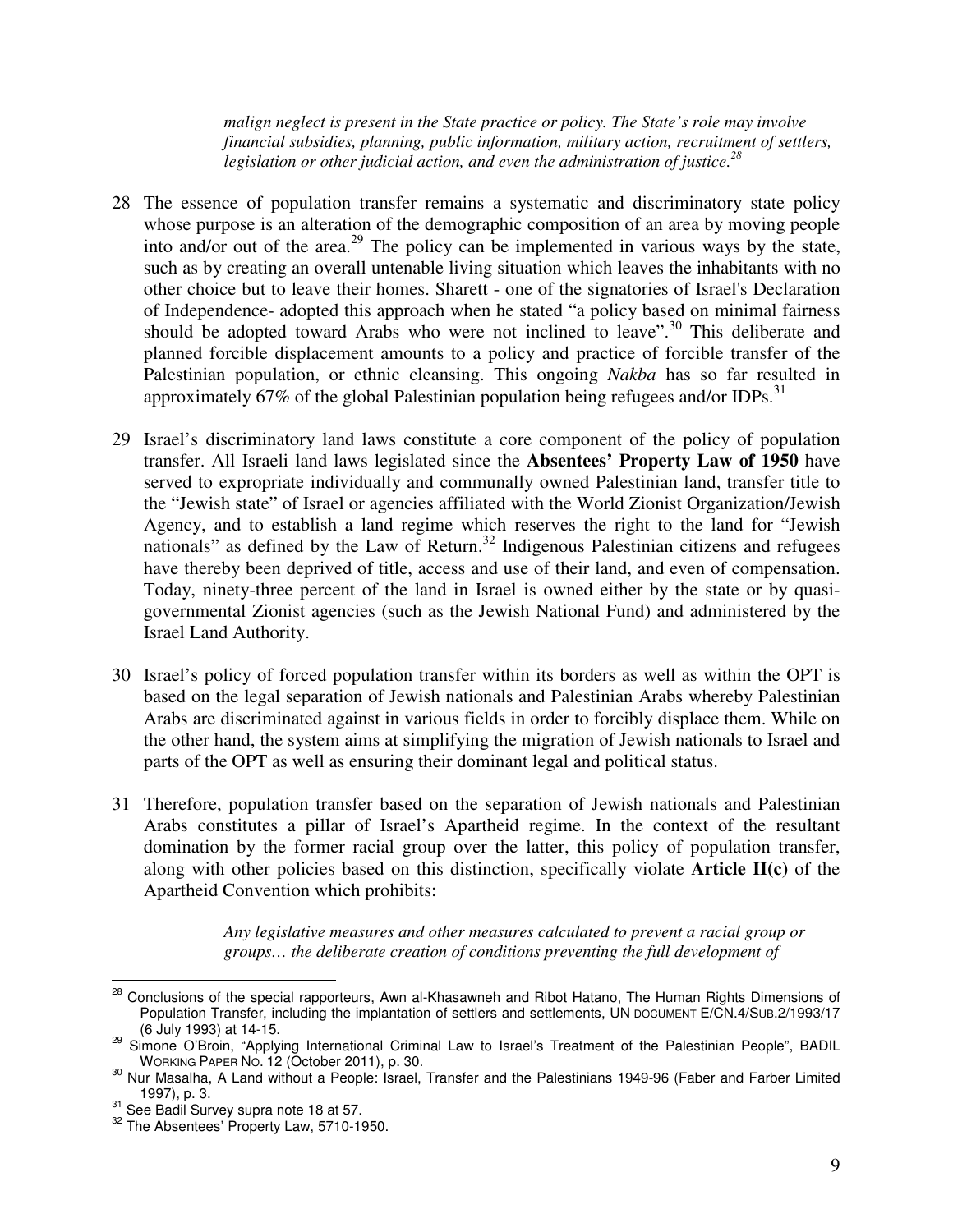*such a group or groups, in particular by denying to members of a racial group or groups basic human rights and freedoms, including… the right to leave and to return to their country, the right to a nationality, the right to freedom of movement and residence…* 

#### 32 And **Article II(d)** of the Apartheid Convention which forbids:

*Any measures including legislative measures, designed to divide the population along racial lines by the creation of separate reserves and ghettos for the members of a racial group or groups, the prohibition of mixed marriages among members of various racial groups, the expropriation of landed property belonging to a racial group or groups or to members thereof.*

# **III. CASE STUDIES DEMONSTRATING ISRAEL'S APARTHEID REGIME AND POLICY OF FORCED POPULATION TRANSFER: REFUGEES (ISRAEL) AND EAST JERUSALEM (OPT)**

#### **a. REFUGEES: ONGOING VIOLATION OF ARTICLE 5(D)(II) AND (V)**

- 33 In its 2007 Concluding Observations, this Committee expressed its concern about the denial of the right of many Palestinians to return and repossess their land in Israel in compliance with Article 5(d)(ii) and (v) of the Convention. The Committee reiterated its position on the matter and urged Israel to **"to assure equality in the right to return to one's country and in the possession of property."<sup>33</sup>**
- 34 Badil would like to highlight to the Committee that Israel has not only failed to comply with this recommendation but has also legislated several laws and enacted several new policies that have threatened equality and return of Palestinian refugees.
- 35 The total number of Palestinian refugees of 1948 and 1967 was estimated to be 6.6 million by the end of 2008.<sup>34</sup> No Palestinian refugees have been granted or even ensured return, restitution, and/or compensation to date.
- 36 In 2011, Israel passed a law criminalizing efforts aimed at promoting the concept of the right of return among Israeli society. In late March 2011, the Israeli Knesset passed a law that criminalized the commemoration of the historic and ongoing dispossession of Palestinians known in Arabic as the *Nakba*. The law that has come to be known as the *Nakba Bill*, stipulates that the government shall de-fund any organization, institution, or municipality that marks the day of Israel's establishment as a day of mourning or  $loss$ <sup>35</sup>. The original version of the bill, subsequently changed in response to broad condemnation, stipulated that violators of the law shall be incarcerated for up to three years.<sup>36</sup> The bill is a fundamental challenge to equality, liberties of speech, and national rights. In particular it impedes the ability of Israel's indigenous population to commemorate their enduring presence and

 $\overline{a}$  $33$  2007 Recommendations supra note 7 at para. 18.

<sup>&</sup>lt;sup>34</sup> Badil Survey supra note 18 at Chapter Two.

<sup>35</sup> Stoil, Rebecca Ann, "Nakba bill passes Knesset in third reading," Jerusalem Post (March 23, 2011) available at http://www.jpost.com/DiplomacyAndPolitics/Article.aspx?id=213396.

<sup>36</sup> D'Amours. "Israel criminalizes commemoration of the Nakba," THE ELECTRONIC INTIFADA (March 29, 2011).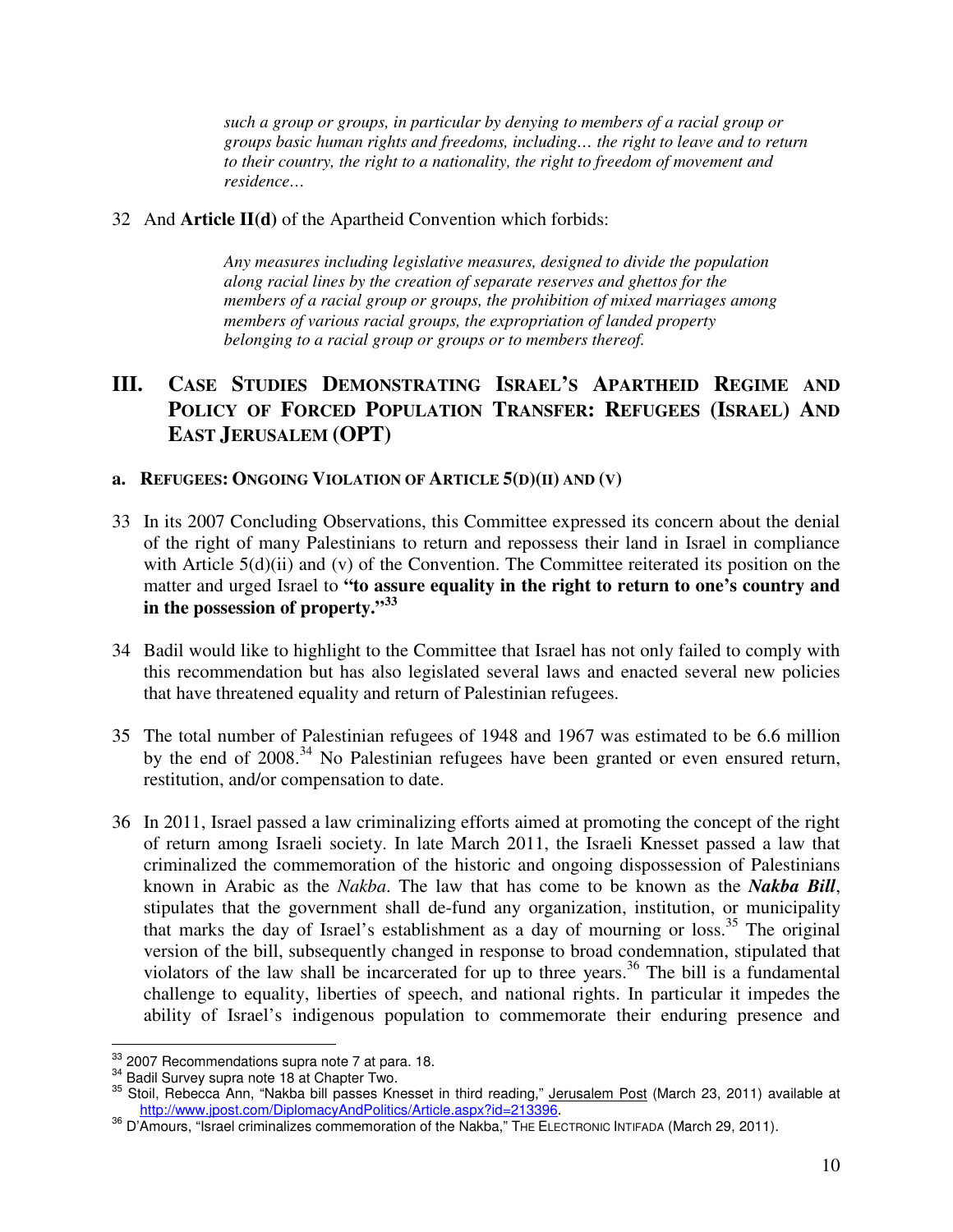historical rootedness to the land. According to Israeli activist Eitan Bronstein, who is the founder and spokesperson of *Zochrot*, an organization dedicated to raising awareness about the Nakba within Israeli society:

> *This law is part of a whole campaign to intimidate anyone who wishes to study, to remember, to mention, to have anything to do with the Nakba. In Israel, it mostly affects and it already affects, from what we see, Palestinian citizens from Israel.<sup>37</sup>*

- 37 On 11th January 2012, Israel's High Court rejected a legal challenge, brought by Adalah, Association for Civil Rights in Israel (ACRI) and other Israeli human rights organizations, to one of the most blatant pieces of Israeli apartheid legislation: the *2003 Temporary Amendment to the Citizenship and Entry into Israel Law*. This law suspends the possibility of Palestinian citizens of Israel and Jerusalem ID-holders gaining permission, through family reunification, to legally live in Israel or occupied East Jerusalem with their spouses from the OPT or from purported "enemy states." In May 2002, Israel issued decision 1813, which froze the applications for all Israeli citizens or East Jerusalem residents that involved Palestinian spouses from the OPT, to prevent the possibility of a "creeping right of return" through the unification process. The Knesset institutionalized this policy through law in 2003 when it passed the *Temporary Law.* Since the overwhelming majority of Israeli citizens wishing to marry spouses from the OPT are Palestinians, the law is disproportionately discriminate against Palestinians and violates the right to family life. Moreover, the 2003 amendment does not change the situation for Israeli citizen spouses applying to be joined either by foreign spouses or Israeli settler spouses living in the OPT.
- 38 The Supreme Court decision directly contravenes this Committee's 2007 recommendation that Israel **"revoke the Citizenship and Entry into Israel Law (Temporary Order), and reconsider its policy with a view to facilitating family reunification on a nondiscriminatory basis. The State party should ensure that restrictions on family reunification are strictly necessary and limited in scope, and are not applied on the basis of nationality, residency or membership of a particular community."<sup>38</sup>**
- 39 Similarly, the process of applying for family reunification by those living in the OPT (i.e. to bring their spouses in from outside the OPT) has been under Israeli control since the 1967 occupation. According to MIFTAH, while over 150,000 applicants in the OPT requested family reunification between 1973-2000, Israel has only granted a few thousand of them. Since 2000 the whole procedure has been officially frozen and only a few thousand more have been granted on the basis of "good will gestures."<sup>39</sup>
- 40 This process aims at changing the demographics in Israel and the OPT as indicated by the Court's judicial reasoning that proclaimed, "human rights are not a prescription for national suicide." Knesset-member (MK) Otniel Schneller underscored this sentiment in his proclamation that "the decision articulates the rationale of separation between the (two) peoples and the need to maintain a Jewish majority… and character of the state" and by MK

 $\overline{a}$  $\frac{37}{11}$  Id.

<sup>&</sup>lt;sup>38</sup> 2007 Recommendations *supra* note 7 at para. 20

<sup>39</sup> Amnesty International, "Right to family life denied: Foreign spouses of Palestinians barred," MDE 15/018/2007 (21 March, 2007).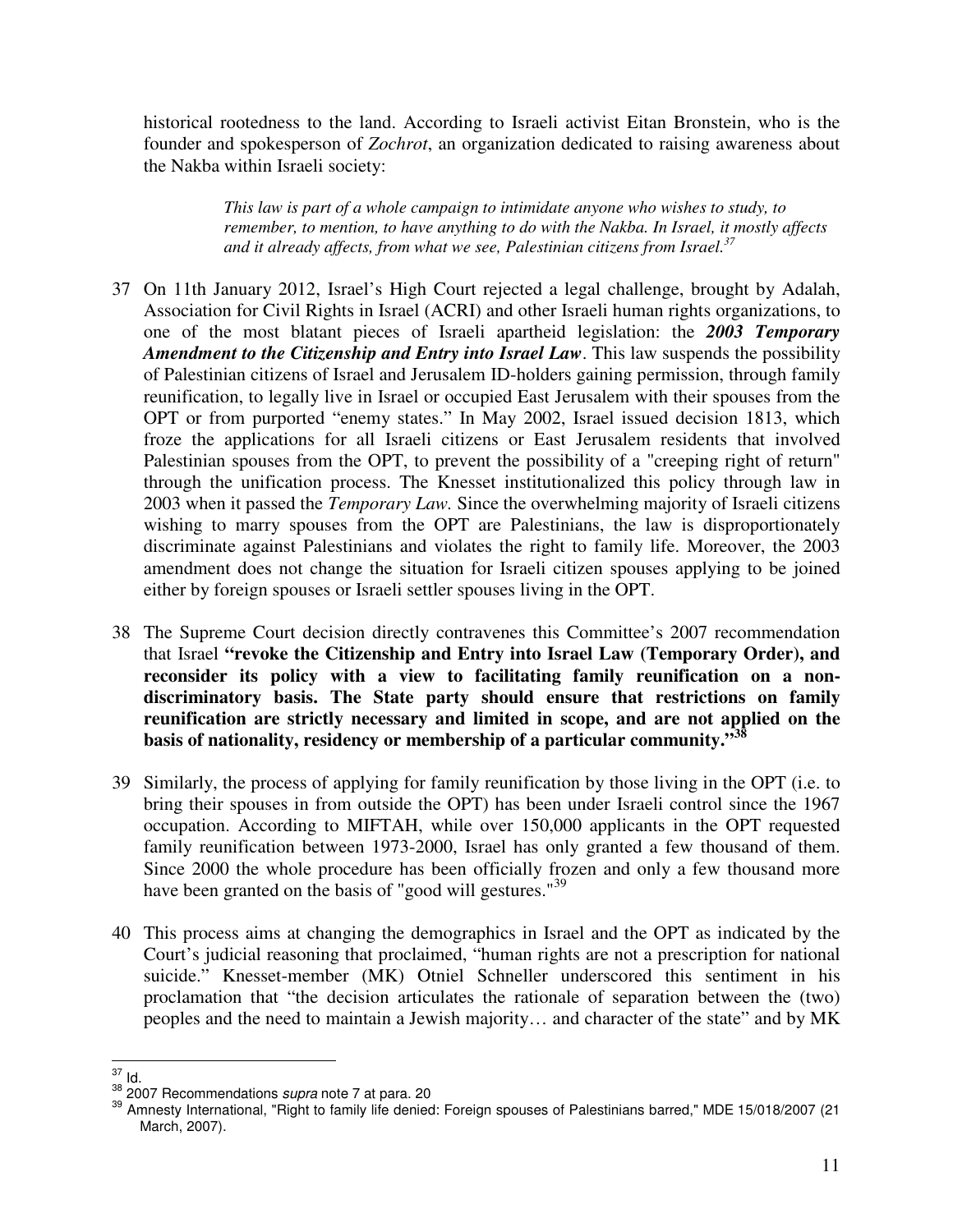Yaakov Katz who said "… the State of Israel was saved from being flooded by 2-3 million Arab refugees."

- 41 Israeli legislation is also threatening the land rights of Palestinian citizens of Israel as well as those Palestinian refugees who are forcibly exiled. The **Land Acquisition for Public Purposes Ordinance (1943)** is a British-mandate era law that authorizes the Finance Minister to confiscate Palestinian lands for "public purposes" in perpetuity.<sup>40</sup> In February 2010, the Knesset amended the law to prevent Palestinian landowners from restoring land confiscated pursuant to the ordinance even if it was never used for the alleged public purpose for which it was originally confiscated. The Amendment allows the state not to use the land for the original intended purpose for 17 years and it prevents landowners from demanding restoration if the land has been transferred to a third party or if more than 25 years has lapsed since the confiscation.<sup>41</sup> This impacts Palestinians collectively as Israel confiscated significant portions of their lands over 25 years ago and has since transferred them to third parties.
- 42 Rather than promote the concept of return for Palestinian refugees among its population, Israel's leading figures and its government institutions have made alarming and vitriolic comments about the return of Palestinian refugees. Consider that the Israeli Ministry of Foreign Affairs has not amended its legal and policy memo declaring that Palestinians do not have a right to return in international law. That memo, posted since January 2001, concludes "If Israel were to allow all [refugees] to return to her territory, this would be **an act of**  suicide on her part, and no state can be expected to destroy itself.<sup>342</sup> More recently, MK Avi Dicther has dismissed the possibility of return altogether. He stated "The 'right of return' will not be included in the peace process... Talk about the 'right of return' is meaningless. Everyone understands that there will not be a solution that includes 'return,' no matter who says what."<sup>43</sup>
- 43 In contrast, the Jewish Agency found that Jewish immigration to Israel increased by nearly 20 % in 2011, totalling 21,300 persons.<sup>44</sup> The **increase in Jewish immigration** to Israel indicates that failure to permit return of Palestinian refugees reflects a racially discriminatory policy as opposed to logistical challenges.
- 44 Israel's ongoing forced displacement of indigenous Palestinian refugees is racially motivated. It reflects a policy to maintain a Jewish majority and is implemented by affording Jewish nationality to Jews, thus only precluding the enjoyment of immigration eligibility to indigenous Palestinian refugees. This policy reflects a pillar of Israel's Apartheid regime.

# **b. EAST JERUSALEM**

45 In its 2007 Observations and Recommendations, the Committee noted that the route of Israel's Wall in the OPT cannot be justified by military exigencies and is therefore in

 $\overline{\phantom{a}}$  $^{40}$  Adalah, The Inequality Report: The Palestinian Arab Minority in Israel (March 2011), page 32.

 $41 \overline{1}$ d.

<sup>42</sup>http://www.mfa.gov.il/MFA/Peace+Process/Guide+to+the+Peace+Process/Do+Palestinian+Refugees+Have+a+Rig ht+to+Return+to.htm

<sup>43</sup> http://www.israelnationalnews.com/News/News.aspx/141494#.TyXmsnbTHYs

<sup>&</sup>lt;sup>44</sup> http://www.jpost.com/JewishWorld/JewishNews/Article.aspx?id=239114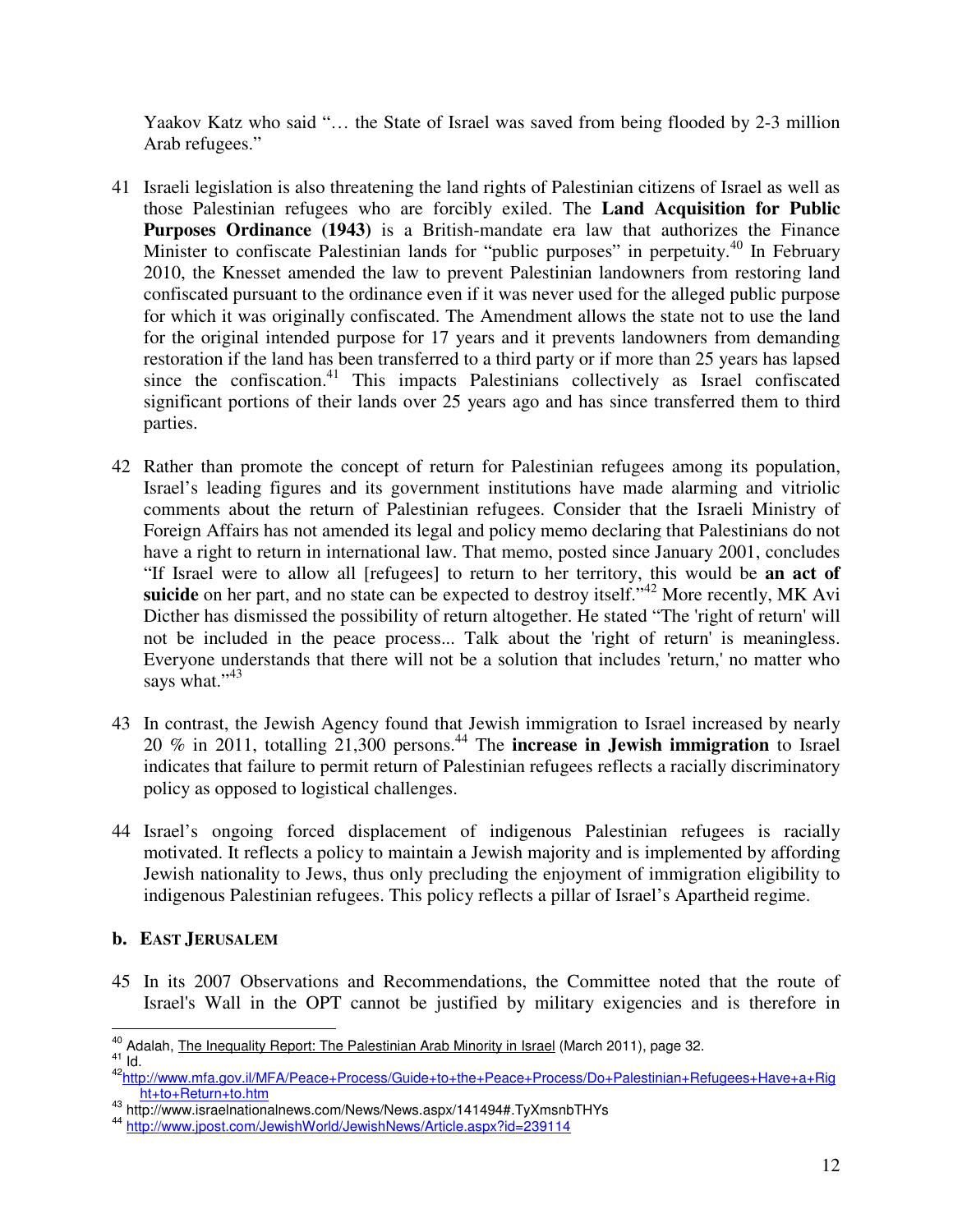violation of Articles 2, 3, and 5 of the Convention. The Committee recommended that "the State party cease the construction of the wall in the OPT, including in and around East Jerusalem…" In recommendation 35, the Committee reiterated its call for "**a halt to the demolition of Arab properties, particularly in East Jerusalem, and for respect for property rights irrespective of the ethnic or national origin of the owner."<sup>45</sup>**

- 46 Badil would like to highlight to the Committee, that since its last review of Israel, the State Party has dramatically increased home demolitions targeting Palestinian properties. More specifically, Israel has accelerated its ethnic cleansing policy of East Jerusalem in an effort to establish a solid Jewish majority.
- 47 Israel's policy of population transfer has shaped Jerusalem since 1948, both in terms of priority area for Jewish settlement, and in terms of forced transfer of the Palestinian population. Those policies aimed at achieving the forced population transfer of Palestinians include the denial of Israeli citizenship to, and the institutionalization of a vulnerable residency status of, Palestinian Jerusalemites; confiscation of land; discriminatory urban planning policies; and systematic home demolitions.

#### **1. RESIDENTS NOT CITIZENS, AND ALWAYS VULNERABLE**

- 48 Palestinians in the territory of 1967 occupied Jerusalem were given permanent residency rather than Israeli citizenship, which is a status that can be revoked based on time spent living outside the city. The residency status law was changed without warning in 1995, resulting in lost rights to enter and/or live in the city, and subsequent orders to leave their homes.
- 49 Revocation of Jerusalem residency can occur in one of three ways: (1) if municipal inspectors determine a Palestinian is living elsewhere (which can include habitual residence as close as the West Bank or as far as the United States); (2) being absent from Jerusalem for an extended period of time; or (3) if a Palestinian has acquired residency or citizenship elsewhere. This discriminatory practice of residency revocation only applies to Palestinians who have the legal/political status of a permanent resident of Jerusalem.<sup>46</sup>
- 50 **Military Order 1650, the Order Regarding Prevention of Infiltration**, amending a 1969 law, defines an infiltrator as one present illegally in the West Bank or one who does not lawfully hold a permit. Order 1650 is ambiguous enough to include citizens of other states or time spent in prolonged incarceration. The legislation has been used to forcibly transfer Palestinian Jerusalemites out of Jerusalem.
- 51 The route of the Annexation Wall has worked to significantly isolate East Jerusalem. In December 2011, the Mayor of Jerusalem stated his intention to transfer the responsibility of neighborhoods on the "Palestinian" side of the Wall from the Jerusalem Municipality to

 $\overline{\phantom{a}}$  $^{45}$  2007 Recommendations supra note 7 at para. 35.

<sup>&</sup>lt;sup>46</sup> Mariam Houk, "Ethnic Cleansing Continues: Israeli Lawyers tell UN Palestinian Jerusalemites Targeted," JERUSALEM QUARTERLY, Issue 48 (Winter 2011).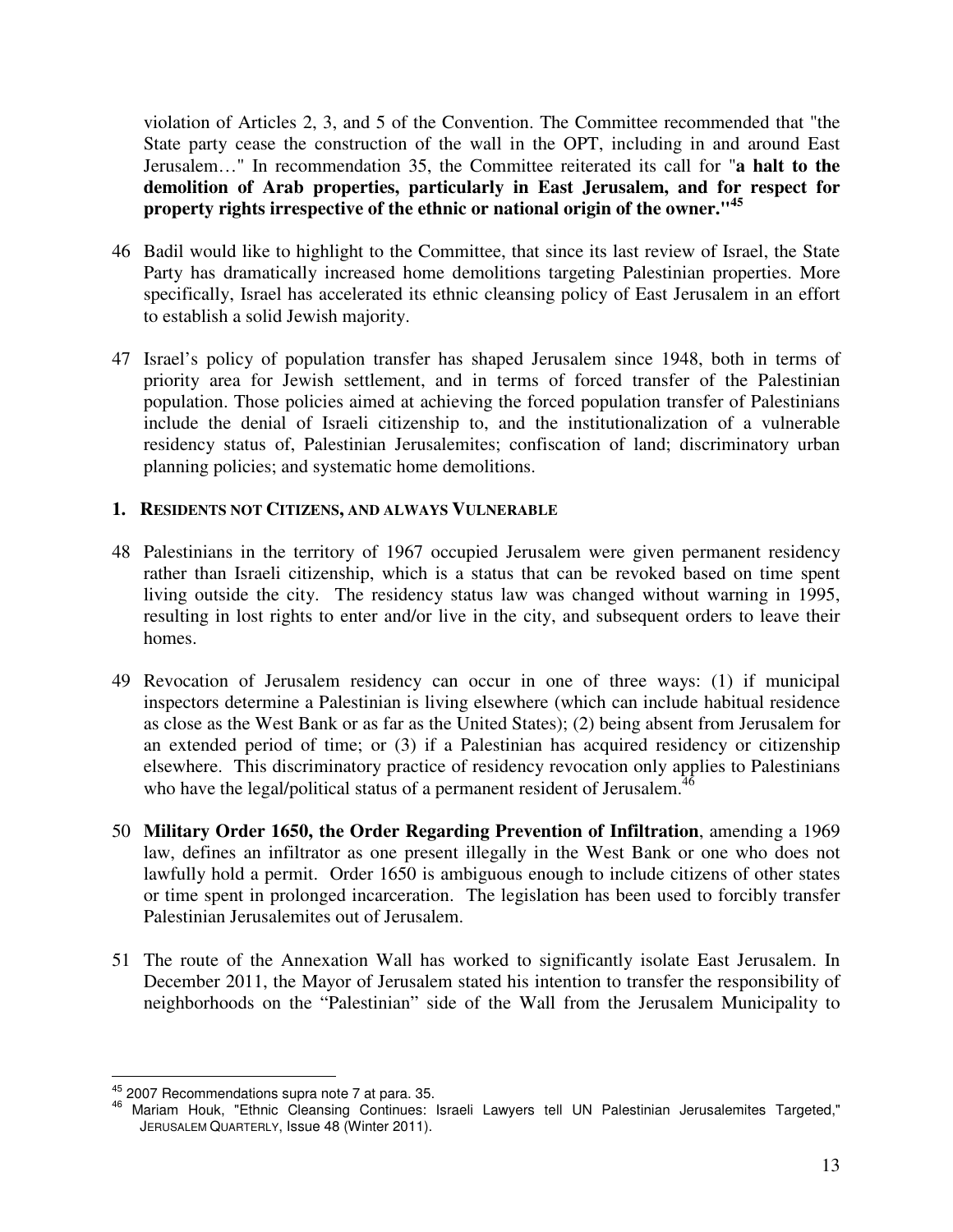Palestinian Authority control. If successfully implemented, this would revoke the residency rights of 55,000 Palestinian residents of East Jerusalem.<sup>47</sup>

52 Between 1967 and 2010, Israel has revoked the residency rights of approximately **13,115 Palestinians through what has been deemed "silent deportation."**<sup>48</sup>

### **2. DISCRIMINATORY ZONING & PLANNING POLICIES**

- 53 Israeli authorities' **"Jerusalem 2000"** plan serves to systematically reduce the Palestinian population in by implementing a policy of population transfer. It further privileges Jewish nationals and citizens, while discriminating against Palestinian Jerusalem residents, by maintaining a 70 percent Jewish majority over a 30 percent Palestinian Arab minority. Moreover, because trends project a balance of 60:40 by the year 2020, the plan proposed a number of measures aimed at maintaining a 'Jewish majority in the city while attending to the needs of the Arab minority.'<sup>49</sup> These policies take on two dimensions: the privileged treatment of Jewish nationals and citizens and/or the discriminatory treatment of Jerusalem's Palestinian residents.
- 54 Despite their best efforts to secure building permits, the Jerusalem municipal government rejects Palestinian applications almost as a matter of policy.<sup>50</sup> By way of example, in 2008, Israeli authorities rejected 172 proposed Local Planning Schemes submitted by Palestinians in East Jerusalem.<sup>51</sup> Moreover, while Israel provides the services of urban planners to its residents free of charge, several Palestinian neighborhoods have hired and paid for planners to develop plans intended for review by municipal authorities.
- 55 Discriminatory zoning policies have further **ghettoized** Palestinian villages. In the village of An Nabi Samwil, villagers are placed in a precarious situation through the discriminatory zoning policy which has placed part of the village in the West Bank and part of it within the Jerusalem governorate. Residents are completely restricted by the Al Jib checkpoint and movement into other parts of Jerusalem is prohibited in most cases for all residents. These restrictions further complicate villagers' ability to access work, healthcare facilities, schools and clean water. Villagers who move out risk permanent exclusion from their homes and families. $52$

# **3. CONFISCATION OF PALESTINIAN LANDS**

56 The Office for the Coordination of Humanitarian Affairs (OCHA) has reported that Israel has designated the area of **Wadi Abu Hindi to be enclosed by the Annexation Wall around the Israeli settlement of Ma'ale Adumim**. The area has received "over 80 stopwork and demolition orders, leaving most structures at-risk of imminent demolition and their

 $\overline{\phantom{a}}$  $\frac{47}{1}$ http://www.ochaopt.org/documents/ocha\_opt\_the\_humanitarian\_monitor\_2012\_01\_19\_english.pdf

<sup>48</sup> http://www.btselem.org/jerusalem/revocation\_statistics

<sup>&</sup>lt;sup>49</sup> Human Rights Watch, "Separate and Unequal: Israel's Discriminatory Treatment of Palestinians in the Occupied Palestinian Territories," (2010).

 $50$  Id.

 $51$  Id. at 49.

<sup>10.</sup> at +3.<br><sup>52</sup> OCHA, "Barrier Update: Seven years after the Advisory Opinion of the International Court of Justice on the Barrier: The Impact of the Barrier in the Jerusalem Area," (July 2011).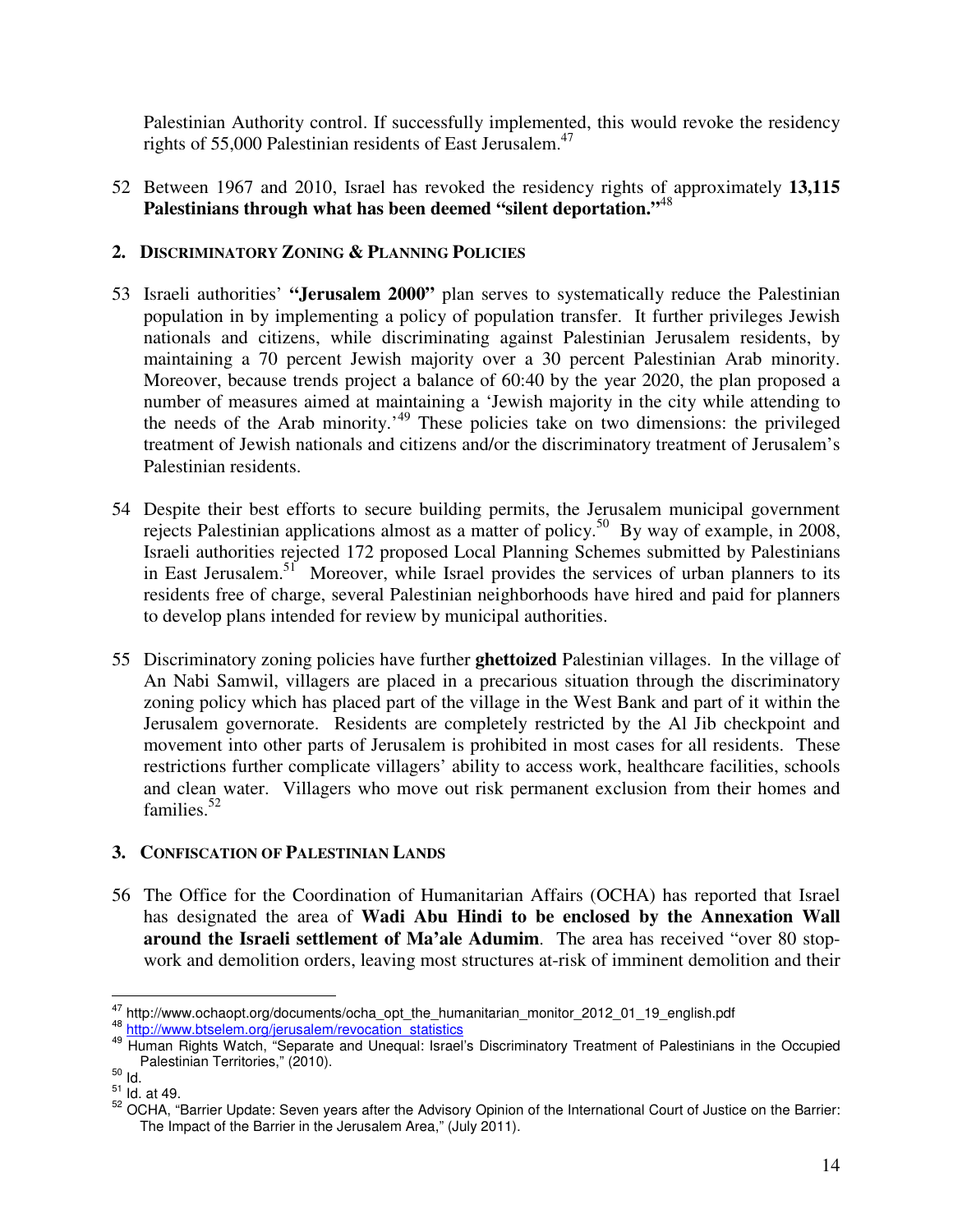inhabitants at-risk of displacement. They also have outstanding requisition orders for Barrier construction; if implemented, the route of the Barrier will run through the community."<sup>53</sup>

- 57 Before 1948 **Al Wallajeh** was comprised of 17,684 dunums of land. After 1948, the village retained only 25 percent of its original size, or 4,446 dunums. By 1980, Israel had annexed a further 2,490 dunums. Oslo II designated Al Wallajeh as Area B, which was to fall under the Palestinian National Authority (PNA) administrative control while Israel retained security control (113 dunums) and Area C, which was to fall under both Israeli administrative and security control (the remaining  $1,956$  dunums).<sup>54</sup>
- 58 In 2006, Israel annexed an additional 40 dunums when it transformed the Al Wallajeh checkpoint into a border passage. The military confiscation orders for 2,218 dunums, which Israel has justified for security purposes for the Wall and border passage, go beyond the Jerusalem municipality boundaries, and constitute land mainly used by Palestinians for agricultural purposes, further evidencing the illegitimate confiscation of Al Wallajeh land.<sup>55</sup>
- 59 Muhammad Ismayil Al-Sheikh (70 years old) and his family (numbering 23 people) live together in a 2-story house in Al Wallajeh that has recently been targeted. The Ministry of Interior brought suit against Al-Sheikh for the illegal construction of the second floor of the home. Al-Sheikh was able to receive a stay of proceedings order from the court pending trial. After receiving the order, Al-Sheikh hastily rushed to the demolition site where he was barred from reaching the inspector (authorities kept him at a distance of 100 meters) and producing the stay order. Israeli authorities subsequently demolished one wing of the home. $56$

# **4. SYSTEMATIC HOME DEMOLITIONS**

- 60 Israel has institutionalized the practice of Palestinian home demolitions, maintaining that residence in Jerusalem is a conditional privilege for Palestinians, limiting notice and hearing to contest such practices, and favoring Jewish nationals and citizens over Palestinian residents to maintain a demographic "balance".
- 61 Demolition orders are made against the construction itself rather than served to the owner of the building, which contravenes basic principles of notice and hearing.<sup>57</sup>
- 62 Further, Israeli law requires all notices to be both in Arabic and Hebrew, though if put up at all, are usually only in Hebrew. This practice clearly violates International case law (the right of minorities to use its own language). $58$

 $\overline{a}$  $\frac{53}{1}$  Id.

<sup>54</sup> PLO Negotiations Affairs Department, "The Nakba Continues: The Silent Transfer of Al Walajeh Community," (May 2011)

<sup>55</sup> Id.

<sup>56</sup> http://icahd.org.dolphin.nethost.co.il/wordpress/wp-content/uploads/2010/05/NoPlaceLikeHome.pdf

<sup>57</sup> Al-Maqdese for Society Development, "Report of House Demolitions in East Jerusalem 2011." [Hereinafter "Maqdese Report"]

<sup>58</sup> See IHC 4112/99, Adalah v. Municipalities of Tel-Aviv, Ramle, Lod, Acre, Upper Nazareth et al.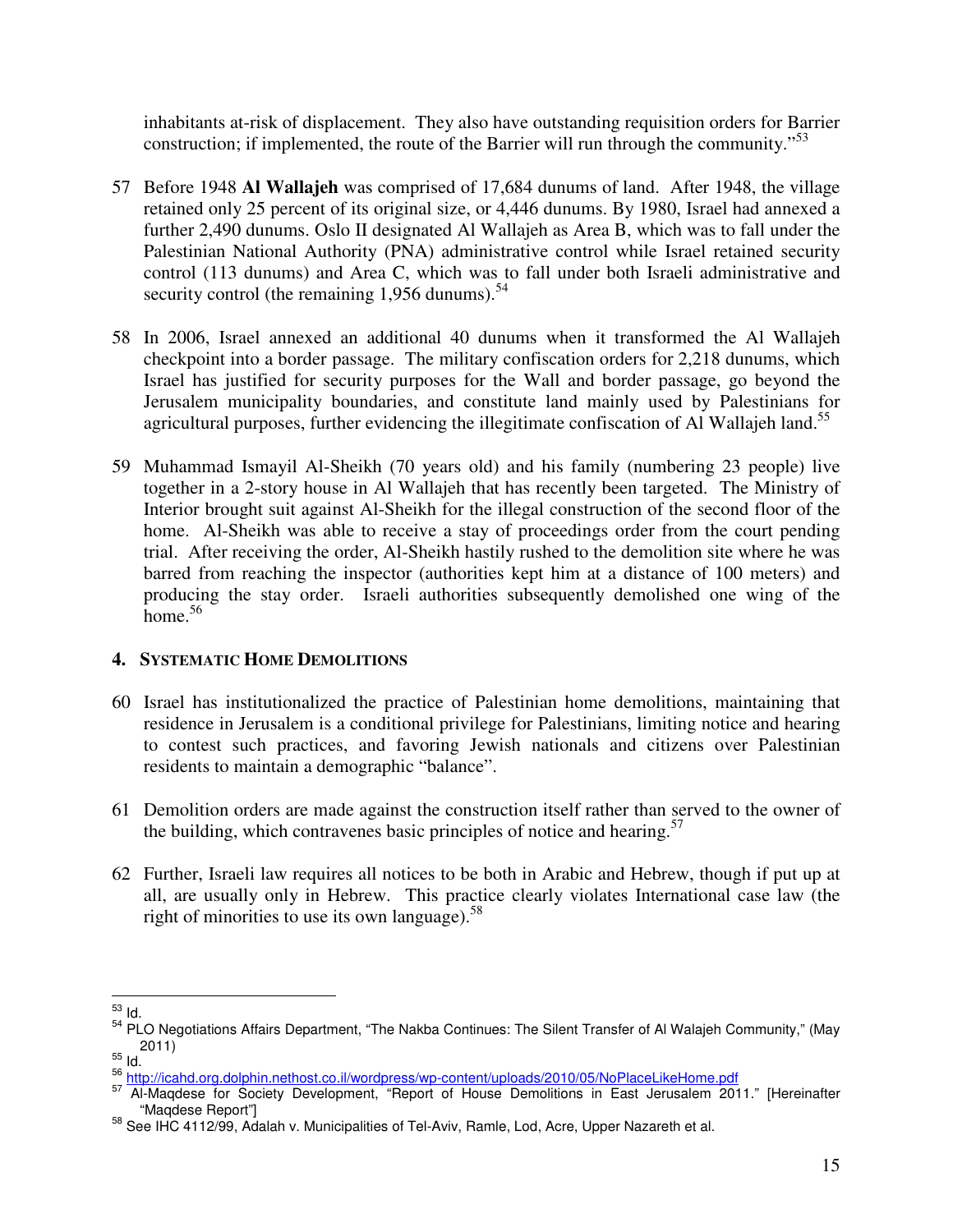- 63 In 2008, Israel issued only 125 building licenses for 400 housing units when in fact natural population growth necessitated approximately 1,500 new units, thereby disproportionately harming Palestinians.
- 64 Since the beginning of 2010, 1,322 demolition orders have been issued in Jerusalem, which threatens the displacement of 3,655 people, including 1,699 children.<sup>59</sup>
- 65 Since 2010, Israeli Authorities have implemented 50 home demolitions in East Jerusalem, displacing 75 people, including 40 children. Eight of the 50 demolitions constitute selfdemolitions, where Palestinians are forced to demolish their own homes.<sup>60</sup>
- 66 Israel implements forced population transfer of Palestinians in East Jerusalem through a confluence of policies including making tenuous Palestinian residency rights, implementing discriminatory zoning and planning laws, confiscating Palestinian land, and systematically demolishing homes belonging to Palestinians.

# **IV. PROPOSED RECOMMENDATIONS TO THE COMMITTEE**

- 67 BADIL strongly urges the Committee to examine thoroughly Israel's system of institutionalized discrimination that distinguishes between Jewish nationals and citizens and Palestinian Arabs and extends from Israel Proper to the OPT and issue the *strongest possible Concluding Observations including:* 
	- 67.1 A finding that there is no exception, nor acceptable case, for Israel's discriminatory system, even as applied to the Law of Return in contrast to this Committee's 2007 Concluding Observations in paragraph 17 where it noted that distinction between Jews and non-Jews is acceptable "with regard to determining the right to immigrate to Israel, according to the Law of Return.
	- 67.2 A finding that Israel's settlement policy in the OPT amounts to population transfer and is driven by State interests..
	- 67.3 A finding that Israel's policy towards the Palestinian Arab residents of East Jerusalem, aimed at displacing them from their home, amounts to forced population transfer.
	- 67.4 A finding that Israel's policies aimed at excluding Palestinian Arab refugees from their homes of habitual residence, coupled with laws and policies aimed at diminishing the number of Palestinian Arabs within Israel, amounts to forced population transfer.

# 68 *Badil urges the Committee to recommend to Israel:*

 $\overline{a}$ <sup>59</sup> Maqdese Report supra note 57.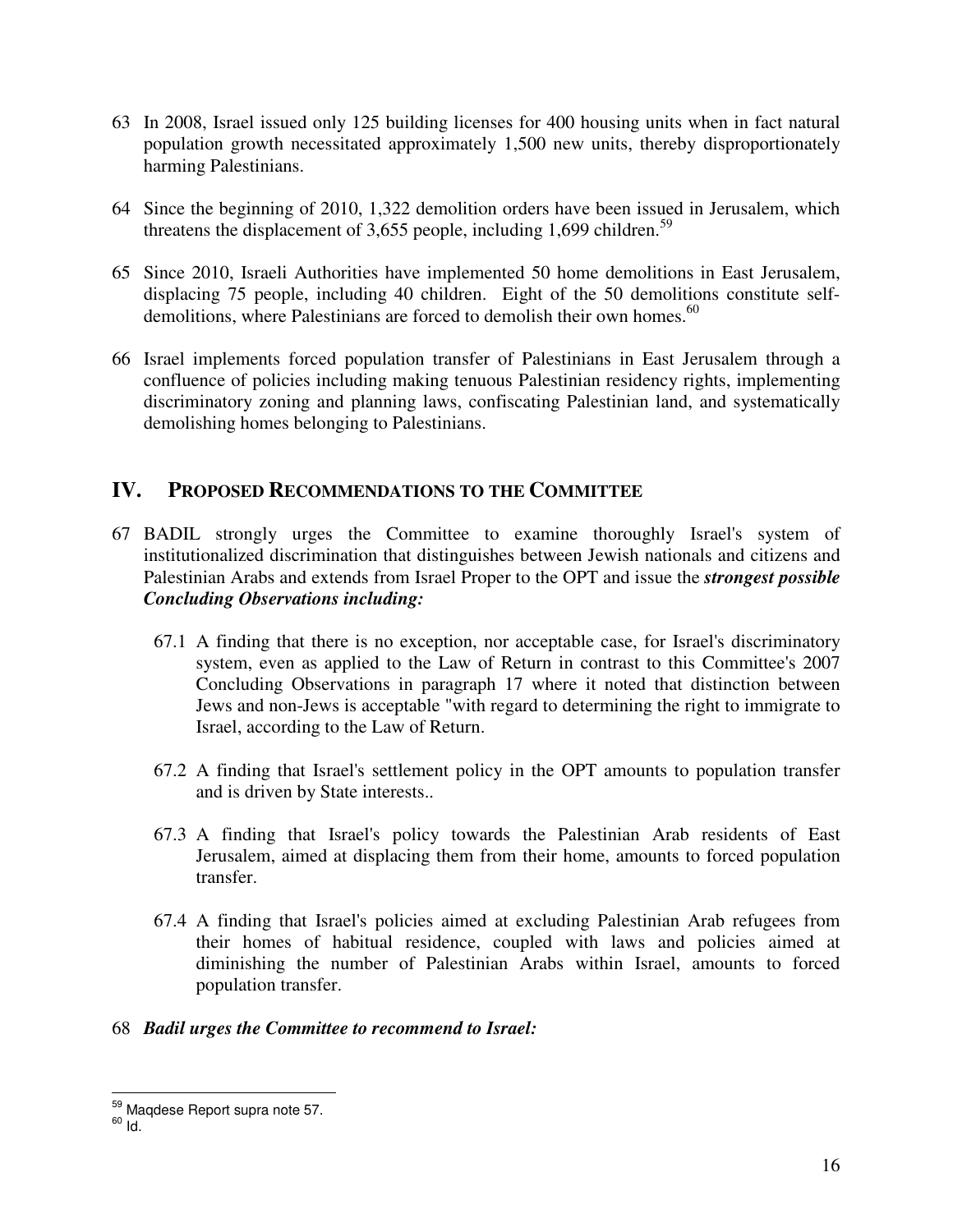- 68.1 Reiterate its recommendation that Israel develop a program that ensures a shared national identity of all its citizens irrespective of religion, color, and national origin.
- 68.2 Incorporate the right to equality as a constitutional right that applies retroactively to those laws legislated before 1992.
- 68.3 Recognize and facilitate the right of Palestinian refugees to return to their homes, to compensation, and to restitution, by amending the discriminatory laws that permit only Jewish nationals to enjoy the benefits of the Law of Return.
- 68.4 Overturn the comprehensive and sweeping 2003 Amendment to the Citizenship and Entry into Israel Law (Ban on Family Reunification) that makes no intelligible distinction between security threats and all others residing in the OPT or purported "enemy states" and to allow Palestinian citizens of Israel and Palestinian residents of East Jerusalem to reside in their place of habitual residence with their spouses.
- 68.5 Amend the Land Acquisition for Public Purposes Ordinance (1943) to afford mechanisms for Palestinian refugees, who have been displaced from their homes and unable to claim their private lands, to make those claims.
- 68.6 Repeal its Nakba Bill that criminalizes education about the mass displacement of indigenous Palestinians in 1948 and promote such education among its public institutions.
- 68.7 Repeal Military Order 1650 in order to allow for the free movement of Palestinian residents of East Jerusalem in the OPT.
- 68.8 Dismantle the Annexation Wall and compensate and restitute those Palestinian residents who have been harmed by its construction. As an interim policy, ensure that those Palestinian residents of East Jerusalem who have been placed on the "Palestinian" side of the Wall retain their Jerusalem residency rights.
- 68.9 End restrictions on housing permits granted to Palestinian Arabs to build in East Jerusalem and the so-called Area C.
- 68.10 Amend the Jerusalem 2000 master plan to benefit the Palestinian Arab residents of East Jerusalem in a manner equal to the city's Jewish residents.
- 68.11 Cease the discriminatory and targeted destruction of Palestinian Arab homes in East Jerusalem.
- 68.12 Stop implementing the "Prawer Plan**"** which recommends the destruction of fourteen (14) villages in the Beer Sheba (Beer Al-saba') district located in the Negev (Naqab), effectively displacing 30,000 Palestinians from their homes.